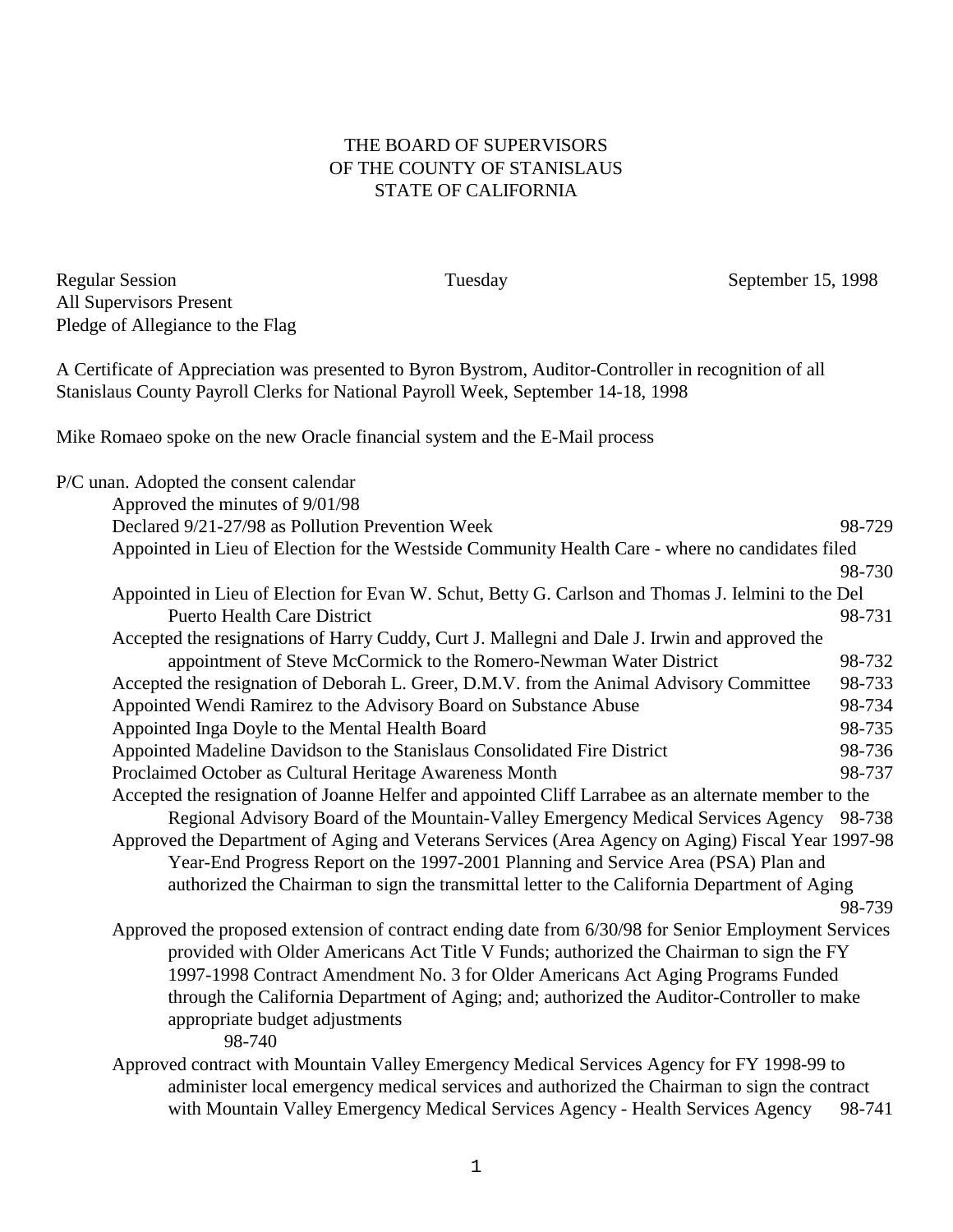- Approved the discharge of accountability of the Treasurer/Tax Collector for County Departmental accounts which are uncollectible 98-742
- Authorized the transfer of \$8,500 from the State Asset Forfeiture Trust to Sheriff's Operations; authorized the Sheriff to purchase a computerized polygraph machine; and, directed the Auditor-Controller to make the necessary transfers 98-743
- Approved the Plans and Specifications for the STP AC Overlay Program Phase 8; authorized the Clerk of the Board to set the dates for advertising and schedule a bid opening at a date and time to be determined by the Director of Public Works; and, authorized the Auditor-Controller to increase appropriations by \$2,000 and estimated Federal Reserve by \$1,770 in the project account to cover the cost of advertising and publishing the project 98-744
- Approved contract CO #1 for the Tidemark Computer Systems Permit\*Plan to include Public Facility Fee calculations; authorized the Auditor-Controller to transfer \$4,500 from Public Facility Fees to the contract account for a total contract amount of \$104,015

98-745

- Approved the annexation of Territory to the Salida Highway Lighting District without an election (Shell Lab Annexation - APN: 003-16-17); find that the territory is owned by the petitioner, and that petitioner's ownership represents 100% of the total assessed valuation of all taxable property within the territory proposed to be annexed into said district; find that Stanislaus County Code 21.40.040 requires the installation of a street lighting system to serve territory; find that the territory proposed to be annexed is not within the limits of any other lighting district; find that public necessity and welfare require that the territory be annexed to the lighting district; ordered the requirements of notice, hearing and election shall not be applicable to this proceeding pursuant to Streets and Highways Code Section 19056; ordered that the territory shall be annexed to the Salida Highway Lighting District of Stanislaus County; find the fact of filing of the petition was received by the Clerk of the Board on 8/28/98; ordered that pursuant to the Streets and Highway Code Section 19000, et seq., the cost of conducting and maintaining the lighting district shall be assessed against the individual parcels of land within the District's boundaries; and, directed the Clerk of the Board to send a certified copy of the resolution ordering the annexation to the Lighting District to the Department of Public Works, the offices of the Assessor, Elections, Auditor-Controller and the Clerk-Recorder; and, directed the Department of Public Works to send a certified copy of the resolution ordering the annexation to the Lighting District and all other required documents and the processing fee to the State Board of Equalization 98-746
- Approved the Salida Planned Development Storm Drain Account expenditure to Ross F. Carroll, Inc., and authorized the Auditor-Controller to issue a warrant in the amount of \$72,846.99 payable to Ross F. Carroll, Inc. 98-747
- Introduced and waived the first reading of an Ordinance C.S. 683 for an adoption of Sections 7.32.170 and 7.32.180 of Chapter 7.32 of the Stanislaus Code regarding implanting of micro-chips into animals adopted and reclaimed from the Animal Services Center and authorized the Auditor-Controller to establish a Micro-Chip Account in Organization 0011100 - Animal Services 98-748 ORD-54-B-15

S/M unan. Authorized the CEO, on behalf of the Board, to request funding under the Supplemental Law Enforcement Services (SLES) from the State Controller; authorized the establishment of the Supplemental Law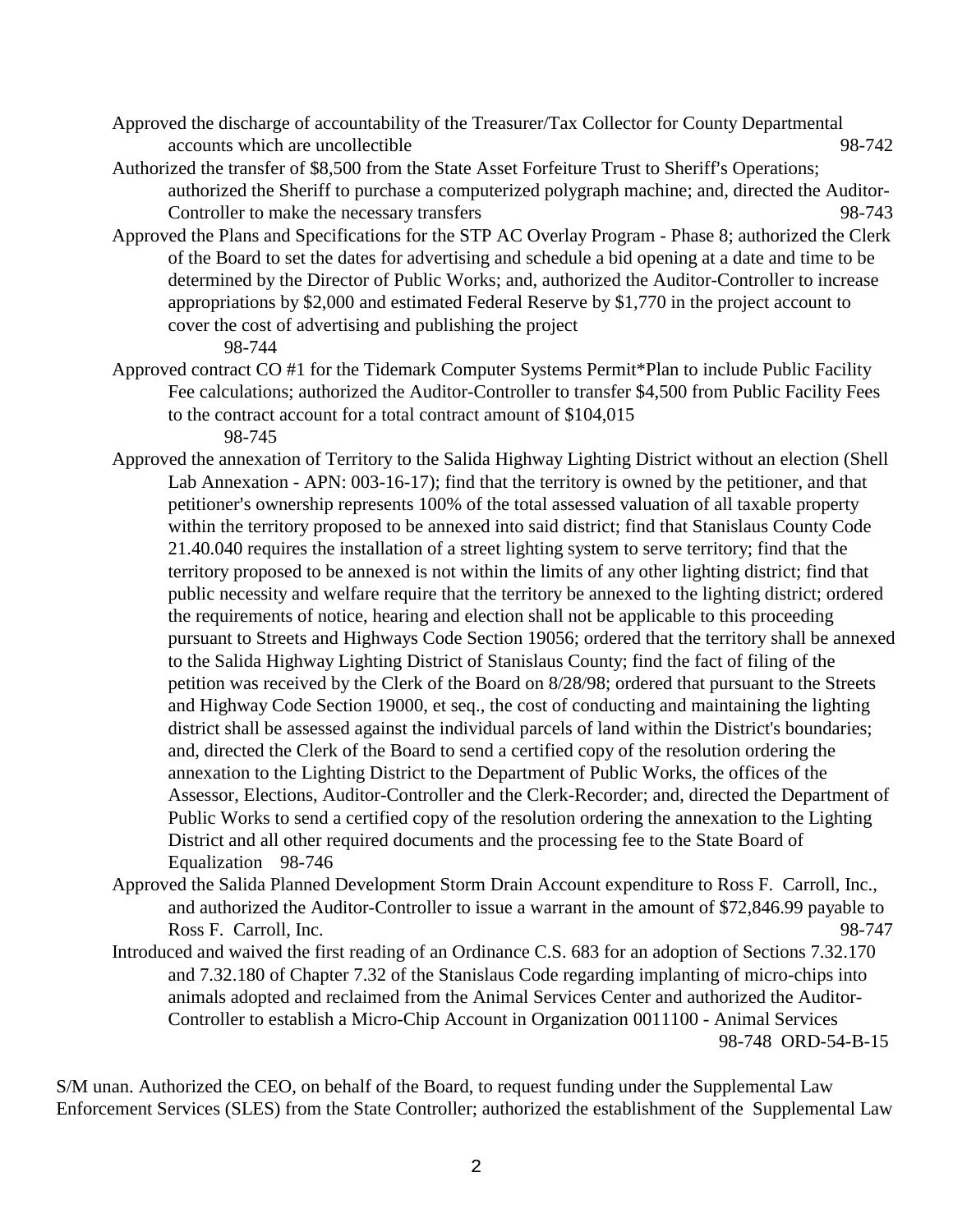Enforcement Services Committee; directed the Auditor-Controller to deposit funds received into the interest bearing trust fund for Supplemental Law Enforcement Services; and, directed the Auditor-Controller to transfer back to the fund or carry forward any unused funds at the end of the Fiscal Year – Sheriff 98-749 (1-770

P/M unan. Accepted the Community Services Agency's Report on the Food Service/Hospitality Training Program 98-750 (1-1103

S/C unan. Denied the request by R&R Disposal for acquisition by U.S.A. Waste of California, Inc. based on the current provisions of the County Ordinance and regulations 98-751 (1-1508

S/C unan. Opened the public hearing and continued the FY 1998/99 Final Budget Hearing to Wednesday, 9/16/98, at 2:30 p.m. 98-755 (2-1790)

M/P unan. Based on the testimony given remanded to the General Plan Amendment #97-01 and Rezone Application No. 97-01 for Signature Development back to the Planning Commission to proceed ahead with this application and made the necessary recommendations regarding the project at it's 11/5/98 meeting, to be heard as soon as the matter can be placed on their agenda, to proceed ahead with the application based on the testimony given; and, returned to this Board on 12/15/98, or earlier if possible 98-756

Recessed at 8:40 p.m.

Reconvened at 8:50 p.m.

P/S (4-1)(Mayfield) Denied appeal Approved the Use Permit Application No. 97-29 for Modesto Teen Baseball in which the hearing was continued from 9/1/98 on the project which would establish four youth baseball fields with a concession stand, parking area, restrooms, and practice area in the A-2-10 (General Agriculture) zoning district, located at the southeast corner of Plainview Road and Litt Road, within the City of Modesto's sphere of influence. The Board, based upon the staff report and testimony received at the hearing and at the previous hearing on September 1, 1998, ordered the filing of a Negative Declaration and found the project to be "De Minimis" for the purposes of the Fish and Game Codes, found the baseball park a compatible use and one which will not disrupt the purposes of the Williamson Act Contract to preserve agricultural, recreational, and open space land per Government Code Sections 51201 and 51205. The Board further finds the appropriate Williamson Act and other necessary findings set forth in the staff report can be made and finds that the baseball park will not significantly compromise agricultural operations, displace or impair actual or potential agricultural uses on the site or adjacent contracted sites, or lead to the loss of agricultural uses on the site or adjacent contracted sites or lead to the loss of agricultural uses on adjacent lands per Government Code Section 51238.1; the Board further finds the baseball park may be an approved use on non-prime land pursuant to a Conditional Use Permit per Government Code Section 51238.1(c); and further finds the baseball park will not result in a permanent increase in population and thereby impair agricultural uses, and approves Use Permit Application No. 97-29, Modesto Teen Baseball, subject to the Conditions of Approval. The Board further modified Condition No. 29 to state that the hours of operation shall be from 6 p.m. to 10 p.m. Monday through Friday, Saturday 8 a.m. to 10 p.m. and Sunday noon to 10 p.m. The Board further adopted the three attached Conditions which were set forth in the staff report for 9/15/98, and added an amended fourth condition which reads as follows: That applicants or property owners or any future owner or operator of the baseball field shall, upon receiving 24 hour notice, which will open a four day window period, from an adjacent farmer whose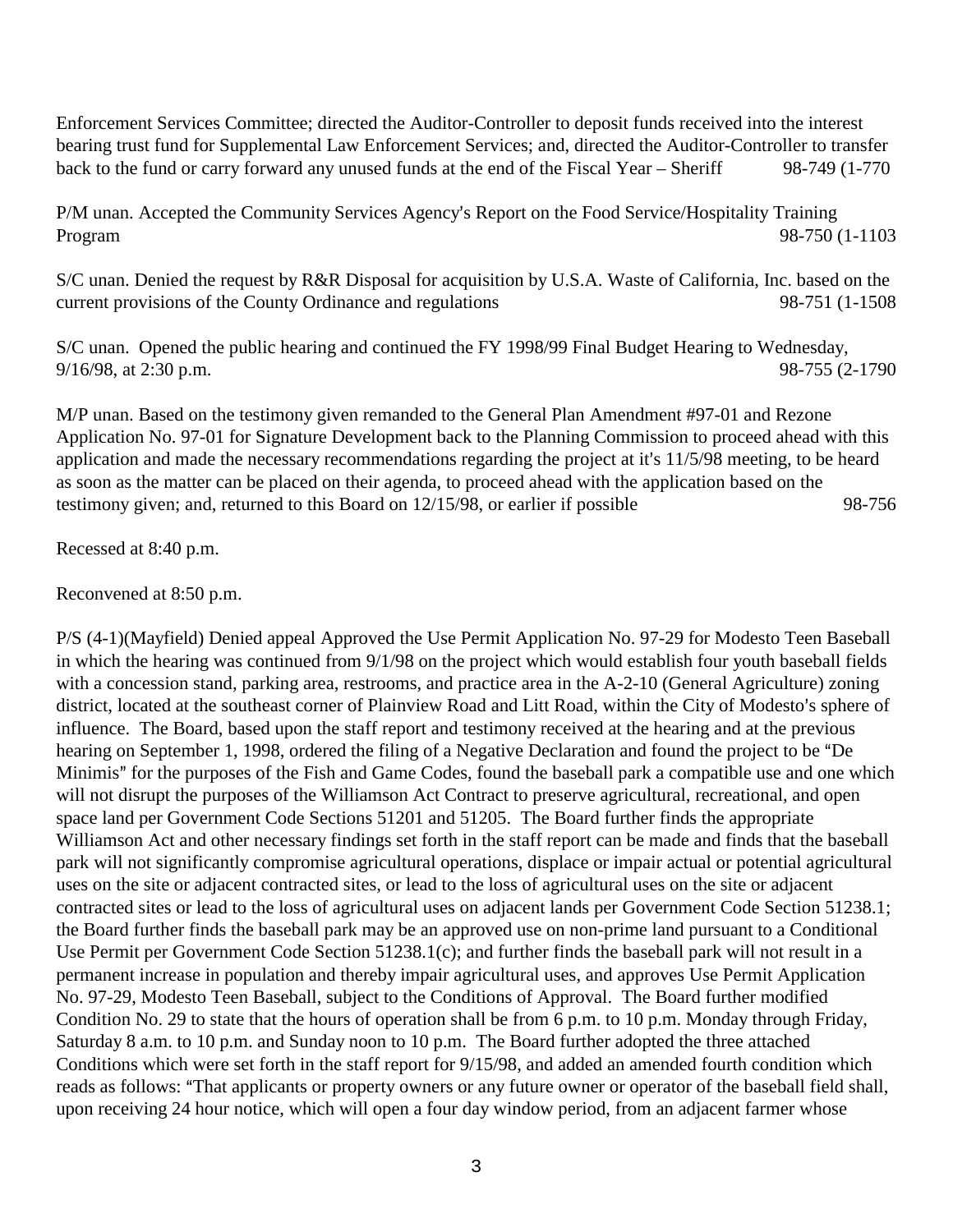property is being aerially sprayed delay the start of a game or practice or cancel a game or practice to allow the aerial spray application to

occur. The adjacent farmer shall have noticed the Stanislaus County Agricultural Commissioner's office at least 24 hours prior to the aerial spray application and the adjacent farmer shall notify Teen Baseball as soon as the aerial spray application is completed."; and, removed fifth condition 98-757 (4-2614

S/C unan. Approved a 5% pay adjustment to Elected Department Heads' compensation effective the pay period after 9/1/98 98-752 (5-1820

C/P unan. Approved the agreement between the Department of the Army and Stanislaus County for the West Stanislaus County Storm Drainage Project and authorized the Director of Public Works to sign the agreement on behalf of the County 98-753 (5-2030)

S/P unan. Approved the agreement between Stanislaus County, the City of Newman and the City of Patterson for the Westside Storm Drainage Project be approved and authorized the Chairman to sign the agreement on behalf the County 98-754 (5-2540)

Referred to the CEO a letter from Pacific Gas and Electric Company regarding the General Rate Case under review by the California Public Utilities commission

Referred to the Stanislaus Area Association of Governments a letter from the Stanislaus County Bicycle Club requesting support for the need for additional bicycle projects and the available Federal Transportation Funds

Referred to the CEO a letter from the American Promotional Events, Inc., requesting the approval of the sale of state-approved fireworks between December 26, 1999 and January 1, 2000, to celebrate the "Millennium" and California's "Sesquicentennial"

Acknowledged receipt of claims and referred to the CEO-Risk Management the following claims: Donovan Burt, a minor child; Walter Harris; Phyllis Camboia; Regina Marie Luque and Samuel David Luque, by and through their Guardian and Father, Othon Luque; and, Robert P. Borg

Supervisor Paul attended the opening of the HSA Empire Clinic this past weekend

Budgets went out on Friday and reminded the Board to vote on the 10th Street Place art work

Recessed on Tuesday, 9/15/98 at 10:58 p.m.

Boardmembers attended the Grand Opening Dedication Ceremony for the Stanislaus County Agricultural Center on Wednesday, 9/16/98, at 9:30 a.m. on 3800 Cornucopia Way, Modesto

Reconvened on Wednesday, 9/16/98 at 2:30 p.m. for the continuation of the FY 1998/99 Budget Hearing

C/M unan. Approved the following revised recommendations; received the recommended Stanislaus County Final Budget for Fiscal Year from the CEO after holding the public hearing where public comment and input on the proposed spending plan was received; directed and approved any changes the Board made to the